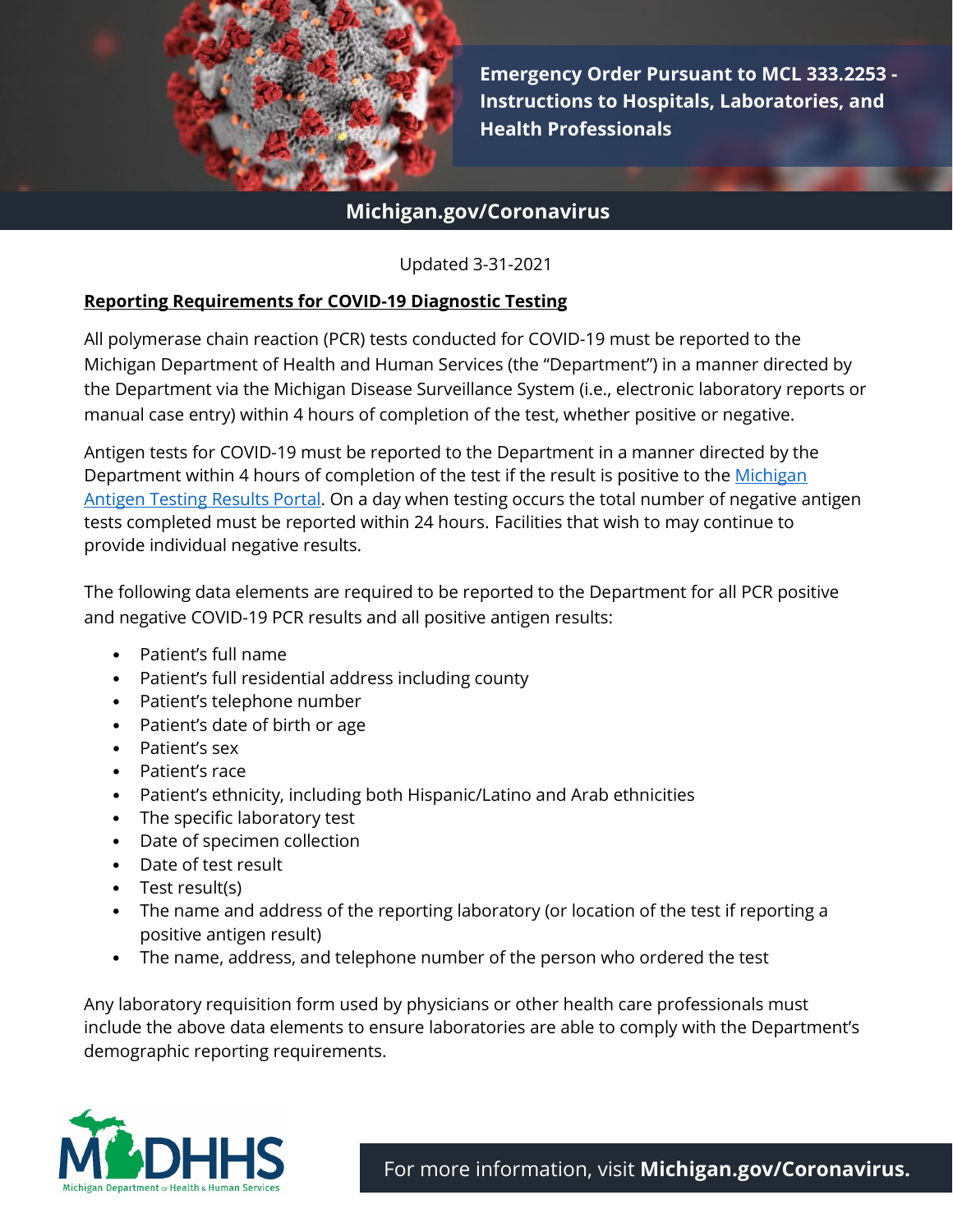### **COVID-19 immunizations**

Immunizations for COVID-19 must be documented in the Michigan Care Improvement registry (MCIR)

within 24 hours of vaccination. This may be performed via direct entry into MCIR or by Electronic Medical Record (EMR) data transfer. The following documentation must be included within the chart and in MCIR:

- Patient's name
- Patient's date of birth
- Patient's sex
- Patient's race
- Patient's ethnicity, including both Hispanic/Latino and Arab ethnicities
- Date vaccine dose given
- Address of clinic where vaccine was given
- Date Vaccine Information Statement (VIS) given (Use Michigan-Specific VIS) VIS publication date Vaccine manufacturer Vaccine lot number\* Signature/name and title of person administering the vaccine

### **Hospital Reporting**

Hospitals in the state of Michigan must report the following data to EMResource:

- Frequency of updates to bed capacity
- PPE inventory
- Laboratory testing capacity
- Number of ventilated patients
- Number of ventilators
- Patient census
- Staffing shortages
- Units or areas dedicated to COVID-19 treatment; and
- Other data calls which, in the hospital's judgment, may help to support response to the COVID19 pandemic.

The Department will monitor the EMResource platform to maintain situational awareness of hospital resource capacity and communicate amongst the various state agencies through the State Emergency Operation Center (SEOC). The Department will continue to use this information to direct resources.



2